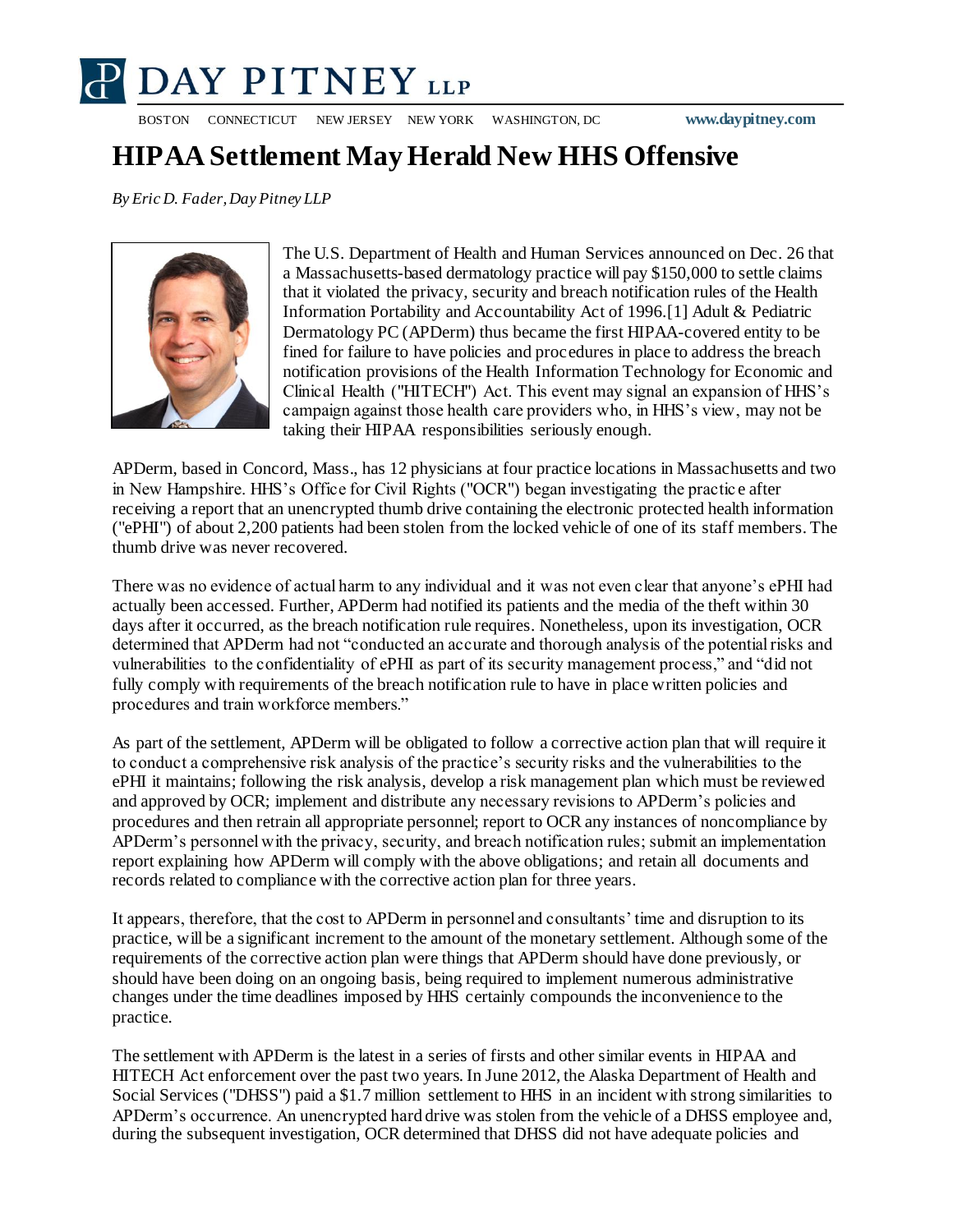

procedures in place to safeguard ePHI; had not completed a risk analysis or implemented sufficient risk management measures; and had not completed security training for its personnel. DHSS also did not have in place access controls to safeguard its hardware and portable devices. DHSS's settlement was OCR's first HIPAA enforcement action against a state agency.

In September 2012, Massachusetts Eye and Ear Infirmary and Massachusetts Eye and Ear Associates Inc. (together, "MEEI") agreed to pay \$1.5 million to HHS to settle alleged violations of the HIPAA security rule. After the theft of an unencrypted laptop containing the ePHI of MEEI patients and research subjects, OCR's investigation determined that MEEI, among other things, had failed to perform a proper risk analysis regarding the confidentiality of ePHI maintained on portable devices, and had not adopted and implemented policies and procedures regarding access to such ePHI and security incident identification, reporting and response.

In January 2013, in the first settlement involving a breach of unsecured ePHI that affected fewer than 500 patients, the Hospice of North Idaho agreed to pay the HHS \$50,000 to settle potential violations of the HIPAA security rule after the theft of an unencrypted laptop. Again, OCR's investigation determined that a proper risk analysis had not been conducted, and that the required policies and procedures to address mobile device security were not in place.

In May 2013, Idaho State University ("ISU") agreed to pay a \$400,000 settlement to HHS after the breach of unsecured ePHI of about 17,500 patients at an outpatient clinic. Firewall protections on ISU's servers had been accidentally disabled, leaving the patients' ePHI unsecured for at least 10 months. OCR's investigation determined that ISU's risk analyses and assessments of its clinics did not adequately identify potential risks and vulnerabilities and that ISU did not have proper security measures, policies and procedures in place.

In July 2013, the managed care company WellPoint Inc. agreed to pay a \$1.7 million settlement to HHS after security weaknesses in an online application database left the ePHI of more than 600,000 individuals vulnerable to unauthorized access over the Internet. OCR's investigation revealed that WellPoint did not adequately implement policies and procedures for authorizing access to the database and did not have proper technical safeguards in place.

Finally, in August 2013, Affinity Health Plan Inc. agreed to a \$1.2 million settlement with HHS after it was found to have returned leased photocopiers to their lessors without deleting unsecured ePHI that had been stored on the photocopiers' hard drives.

Although there have also been other types of HIPAA settlements in recent years, the above string of incidents illustrates HHS's focus on safeguarding unencrypted ePHI in various forms. All HIPAAcovered entities and business associates should now be on notice that HHS is targeting not only flagrant scofflaws, but also health care providers that may be in compliance with "most" of their responsibilities under HIPAA, HITECH and the regulations promulgated thereunder. A review of the facts of recent settlements suggests that HHS is also attempting to make examples of HIPAA and HITECH Act offenders in as wide a variety of scenarios as possible.

Of course, a medical practice that purchases a binder of HIPAA policies and procedures from an online vendor and puts it on the shelf, believing itself compliant and protected, could have a rude awakening if it does not properly train (and periodically retrain) its employees and then suffers a data breach. Forms, logs and agreements must be reviewed regularly and updated to reflect the practice's actual procedures whenever those are modified, and risk assessments must be performed and documented on a regular basis.